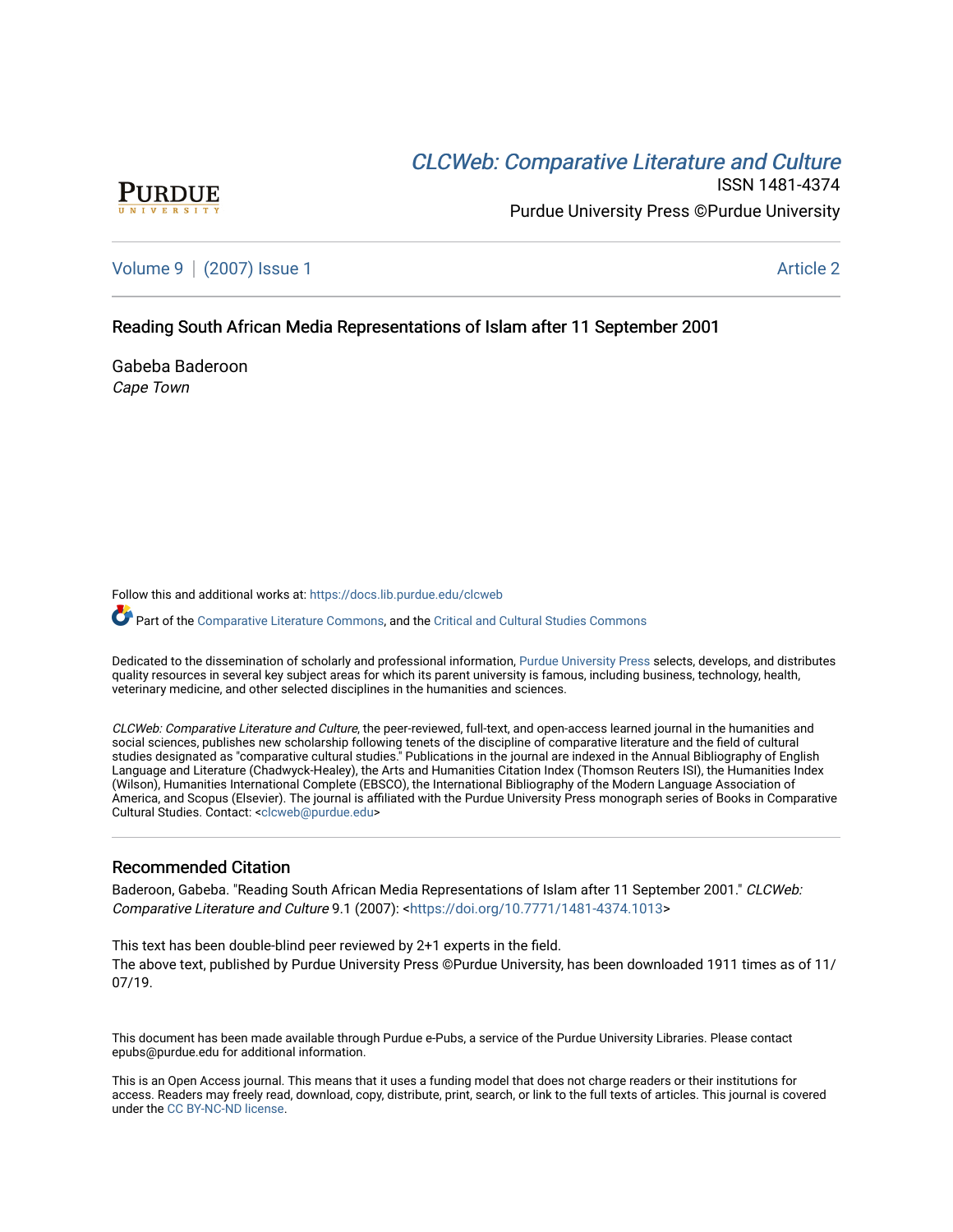# PURDUE

UNIVERSITY PRESS <http://www.thepress.purdue.edu>



ISSN 1481-4374 <http://docs.lib.purdue.edu/clcweb> Purdue University Press ©Purdue University

CLCWeb: Comparative Literature and Culture, the peer-reviewed, full-text, and open-access learned journal in the humanities and social sciences, publishes new scholarship following tenets of the discipline of comparative literature and the field of cultural studies designated as "comparative cultural studies." In addition to the publication of articles, the journal publishes review articles of scholarly books and publishes research material in its Library Series. Publications in the journal are indexed in the Annual Bibliography of English Language and Literature (Chadwyck-Healey), the Arts and Humanities Citation Index (Thomson Reuters ISI), the Humanities Index (Wilson), Humanities International Complete (EBSCO), the International Bibliography of the Modern Langua-ge Association of America, and Scopus (Elsevier). The journal is affiliated with the Purdue University Press monog-raph series of Books in Comparative Cultural Studies. Contact: <clcweb@purdue.edu>

# CLCWeb Volume 9 Issue 1 (March 2007) Article 2 Gabeba Baderoon,

"Reading South African Media Representations of Islam after 11 September 2001"

<http://docs.lib.purdue.edu/vol9/iss1/2> >

Contents of CLCWeb: Comparative Literature and Culture 9.1 (2007) Thematic Issue Representing Humanity in an Age of Terror Edited by Sophia A. McClennen and Henry James Morello <http://docs.lib.purdue.edu/clcweb/vol9/iss1/>

Abstract: In her paper, "Reading South African Media Representations of Islam after 11 September 2001," Gabeba Baderoon probes the resonances of news representations of 11 September 2001. Baderoon examines the events of that day from the perspective of South Africa, arguing that the international media became located and embodied through the representations of the highly visible and grievable deaths of just under three thousand people in the United States. Her analysis reveals a complex view that derives from the legacy of legislated racial discrimination crafted under the policy of Apartheid as well as the presence of Muslims brought as slaves during the country's earliest colonial history. Following Judith Butler's analysis of the 2001 war in Afghanistan, Baderoon argues that a death recognized as worthy of mourning signals a border of the human. A grievable death acknowledges the humanity of the person who has died. During Apartheid, one indication of the denial of Black people's humanity was the lack of grievability accorded in death.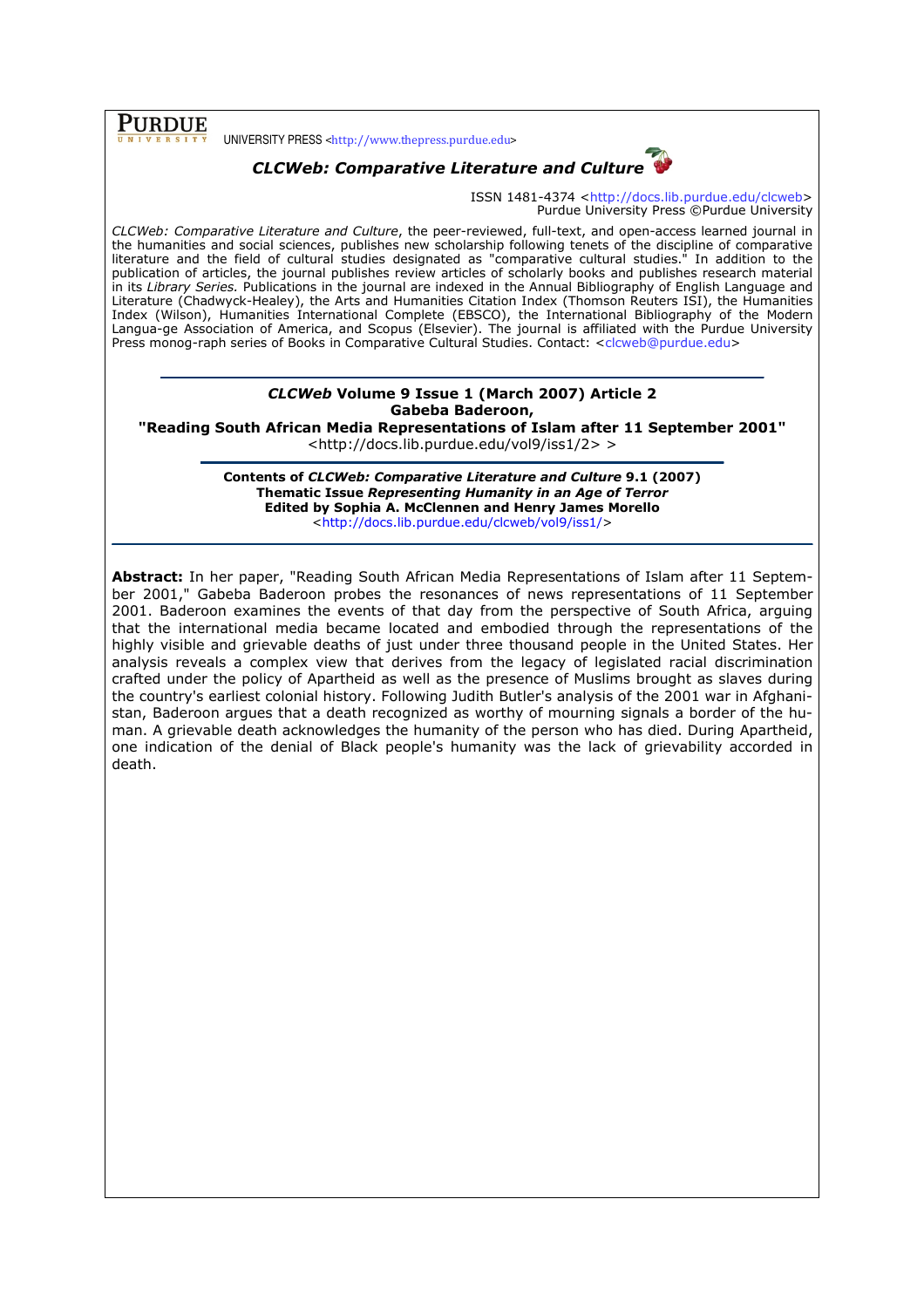"Reading South African Media Representations of Islam after 11 September 2001" page 2 of 12 CLCWeb: Comparative Literature and Culture 9.1 (2007): <http://docs.lib.purdue.edu/clcweb/vol9/iss1/2> Thematic Issue, Representing Humanity in an Age of Terror. Ed. Sophia A. McClennen and Henry James Morello

## Gabeba BADEROON

## Reading South African Media Representations of Islam after 11 September 2001

Susan Sontag writes in her Regarding the Pain of Others that "The problem is not that people remember through photographs, but that they remember only the photographs" (89). Indeed, photographs seem to communicate directly. In fact, they generate a disorderly array of meanings and it is the role of words to discipline the meaning of a photograph. Pierre Bourdieu proclaims that "photos are nothing without words," but it may be truer that pictures are too many things without words (20). In the case of the news-photograph, it is the role of the caption to stabilize its unruly meanings. Sontag observes that "all photographs wait to be explained or falsified by the captions" (Regarding 5). However, the single voice of the caption is a constraint that the image constantly resists. Because the photograph is the record of one instant, there hovers within every photograph the ghost of the instant just before and just after. The photograph appears to shimmer and leak, and the relation of the image to the word is never settled.

At 8:46AM on Tuesday 11 September 2001, a hijacked plane, American Airlines Flight 11, crashed into the ninety-third floor of the north side of the 110-storey One World Trade Centre, the North Tower of the complex. The plane, loaded with sufficient fuel for a cross-continental flight, ignited on impact and caused a catastrophic fire in the building. Twenty-four hour news channels immediately focused their cameras on the sight and broadcast live footage of the North Tower burning. At 9:06AM, a second plane, United Airlines Flight 175, flew directly into the South Tower. The news channels captured this incident live. The sight of the second plane flying inexorably into its target would be repeatedly replayed, and would provide the basic visual vocabulary for the events of that day. Within two hours, another sight, described by John Updike as a "transforming event" would be added to the visual language of that day: the "endlessly recycled … image of the collapsing towers" (Rose <http://www.guardian.co.uk/comment/story/0,,917712,00.html>). Investigation would reveal that a total of four planes had been hijacked on that day and, in addition to the two which crashed into the two towers of the World Trade Centre in New York City, at 9:45AM a third plane, American Airlines Flight 77, crashed into the southwest side of the Pentagon building in Washington D.C., and at 10:37AM United Airlines Flight 93 crashed into a field near the town of Shanksville, Pennsylvania. Two thousand nine hundred and seventy three people died in these four events. The visibility of those deaths, generated through thousands of words and images, invite a human connection, the literal meaning of sympathy, with those who died. I offer this unreservedly. This essay attempts to place those deaths, many of them inerasably visible, in the context of a history of representations of race and religion. Many commentators have asserted that the hijackings and destruction on 11 September constituted a moment when "the world changed." How these events in the United States attained local meaning in various parts of the world deserves attention. In this paper I look at the representation of 11 September 2001 in South Africa. To gather the evidence for this paper, I collected and photocopied the front and inside pages of the coverage of the events of 11 September in the Cape Times and Cape Argus, the two Englishlanguage daily newspapers in Cape Town held in the collection of the British Library at Collingwood. Of the week's coverage I selected approximately sixty pages. Representations and stories about the events of 11 September 2001 and the subsequent war in Afghanistan, I argue in this paper, reveal an evolution in images of Muslim men and women. This illustrates a notable turn in the evolution of an international media idiom about Islam -- which, I argue, amounts to the rhetoric of a new configuration of the human.

South Africa is an apt place to situate my investigation into representation and the human. It is notorious for the policy of Apartheid, or separateness, instituted under the National Party government, which shaped the country's politics from 1948 until 1994. Apartheid legislated discrimination against people who were legally designated into the racial groups Black, Indian, and "Coloured." This history of institutionalized racism was ended by the first democratic elections in the country's history in 1994. The association of South Africa with Islam may be surprising but, in fact,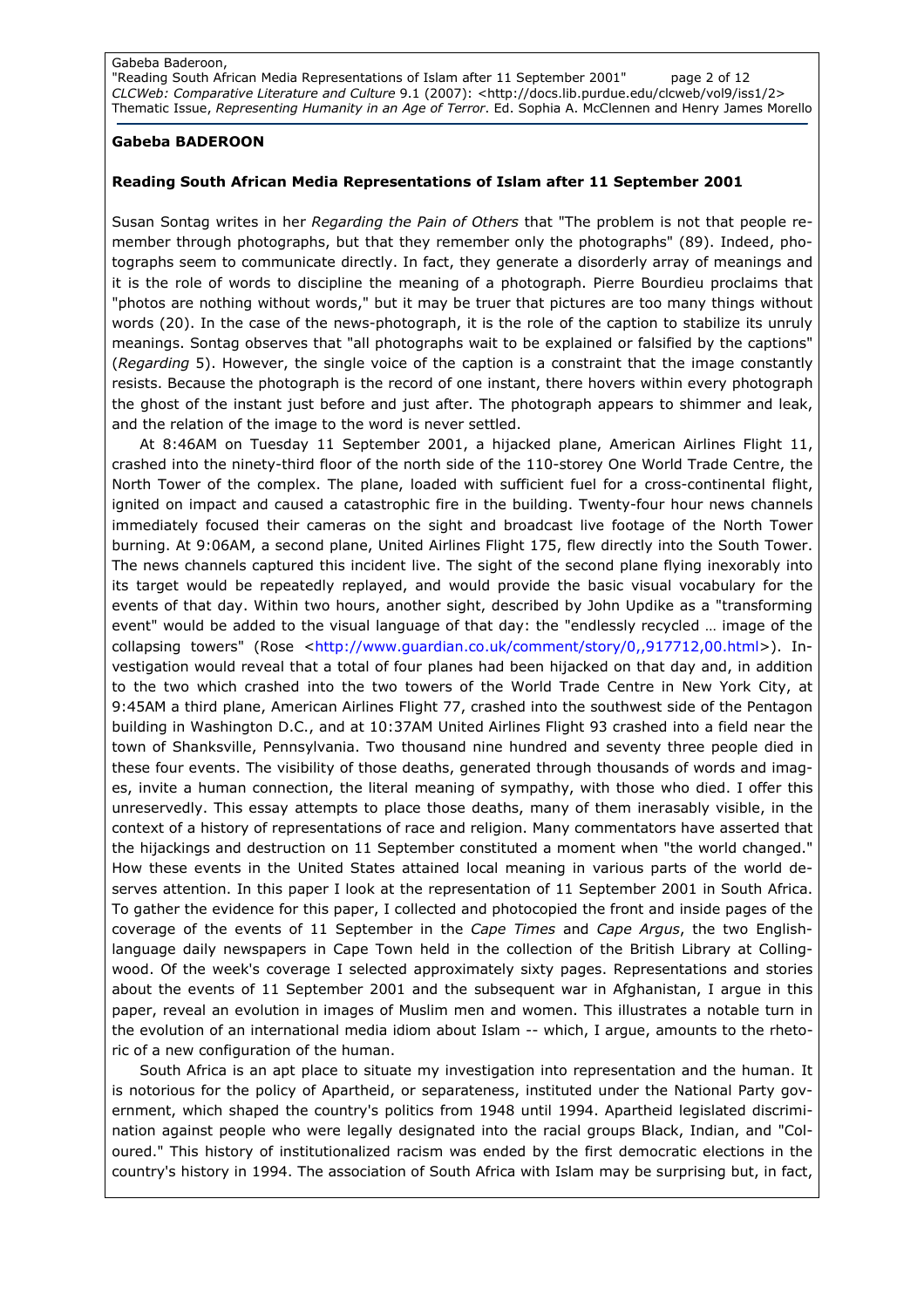"Reading South African Media Representations of Islam after 11 September 2001" page 3 of 12 CLCWeb: Comparative Literature and Culture 9.1 (2007): <http://docs.lib.purdue.edu/clcweb/vol9/iss1/2> Thematic Issue, Representing Humanity in an Age of Terror. Ed. Sophia A. McClennen and Henry James Morello

the country has a small but well-integrated Muslim community whose presence dates from 1658 when the Dutch brought Muslim slaves to the Cape. While today Muslims constitute a small minority in South Africa -- under two percent of the population -- at one point, slaves, some of whom were Muslim, constituted the majority of the population of the Cape colony. South African perspectives of race have been profoundly shaped by slavery, and therefore Islam can be found at the center of the colonial and apartheid racial order.

Slavery is crucial to the way Muslims have been represented in South Africa. Muslims slaves were called "Malays," suggesting a geographical origin in South East Asia, though historians show the Dutch exploited nodes in an existing Portuguese slave trade and secured slaves from East Africa, Mozambique, India and South East Asia (Shell xxv). There was a small number of Free Blacks in the Cape, who were either manumitted slaves or free servants from Java (Worden, Van Heyningen, and Bickford-Smith 64). Included in the group of Muslims brought to the Cape were a small number of leaders sent into exile from South East Asia, where their resistant activities proved a hindrance to Dutch trade and colonial expansion. Cumulatively, images of Islam in South Africa constitute a picturesque tradition, evident in nineteenth-century landscape paintings of the Cape, in which "Malay" slaves are constructed as colorful, submissive, and law-abiding. In order to construct a relationship of belonging to the land, colonists in South Africa portrayed indigenous people, who resisted forced labor, as prone to "idleness" (Coetzee 28). In contrast, "Malays" were portrayed as skilled, industrious, placid, and law-abiding, and were characterized by colorful clothing and rituals. This picturesque construction of "Malays" proved a useful discursive tool, filling the gap between the "natives" and the settlers, and functioning rhetorically to secure European selfhood in the colonial landscape. The discourse of the picturesque both allayed settler anxiety about belonging in the landscape and disavowed the brutalities of slavery (Jeppie 89). Slave society in the Cape has been portrayed as "mild" in comparison with New World slavery (Keegan 16). In fact, due to the high number of male slaves relative to male colonists, the exercise of power by owners over slaves was often extremely violent (Worden 4).

In numerous paintings, travel writing, and cookbooks, "Malays" were portrayed as reassuringly compliant and lacking change and resistance. Such images continued after the abolition of slavery under British rule in 1834, well into the twentieth century. Relative to the size of the Muslim population, at various times they have been significantly visible in the media and in popular culture in South Africa. Portrayed consistently in settings such as weddings, funerals and feasts, Muslims were staged in colonial-era paintings, writings and newspapers as "quiet, kind, slow-speaking, fatalistic and passive" (Jeppie 3). This conception of Muslims as exotic and submissive contrasts radically with contemporary conceptions of Islam as militant and dangerous. During apartheid, as Muslims became visible in the anti-apartheid struggle and also after the Iranian revolution in 1979, another discourse around Islam also appeared: the association of Islam with violence (Bangstad 188). In 1996 a categorically new vision of Muslims – bearing guns and masked by Palestinian scarves - appeared in South Africa during coverage of the Pagad story (see Baderoon). In South Africa, the dominant ways of determining the boundaries of the human under apartheid, inherited from the colonial era, did not fully recognize Black people's humanity. Death is a crucial marker of the boundaries of the human. In her consideration of the representation of the war in Afghanistan, Judith Butler points to the way in which representations of death creates regimes of inclusion and exclusion. A death that is recognized as death encodes the border of the human. The deaths of those who are not regarded as human are also lacking in meaning, and therefore invisible. The question "Whose deaths are deaths?" allows us to understand deaths are "grievable," and, therefore, how dead bodies are treated -- whether they are buried, displayed or unmarked and unaccounted for. Apartheid South Africa therefore did not recognize Black people's deaths as deaths. Since its political transformation into a democracy in 1994, South Africa has faced longunrecognized deaths because of processes such as the Truth and Reconciliation Commission, before whose committees witnesses consistently asked for assistance in finding the bodies of relatives murdered by the apartheid regime whose remains they had not been able to bury (Sanders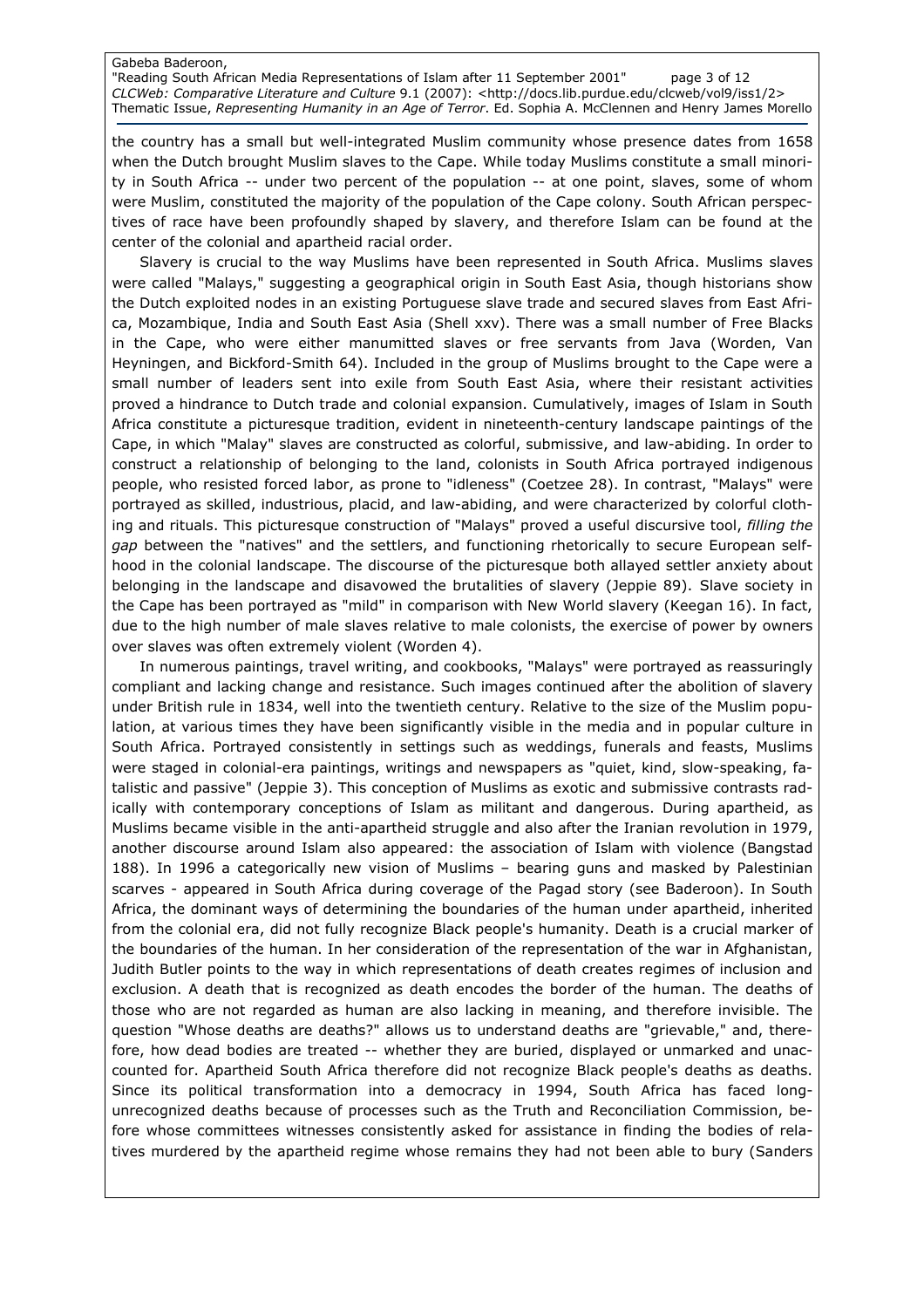"Reading South African Media Representations of Islam after 11 September 2001" page 4 of 12 CLCWeb: Comparative Literature and Culture 9.1 (2007): <http://docs.lib.purdue.edu/clcweb/vol9/iss1/2> Thematic Issue, Representing Humanity in an Age of Terror. Ed. Sophia A. McClennen and Henry James Morello

80). In one sense, the commission allowed South Africans to pose the question, Where is the body?

In an interesting comparison, via the extensive array of photographs generated by the events of 11 September death came close to being made visible. Live footage was broadcast shortly after the moment of impact of the first plane. Then an important shift occurred. Jacqueline Rose reports that "in the days following September 11, the same news networks which endlessly recycled the image of the collapsing towers, pulled the footage of bodies falling to the ground out of respect for the dead, but it also stems from the western attitude that bodies must not be seen to die" (<http://www.guardian.co.uk/comment/story/0,,917712,00.html>). Which codes of visibility highlight and obscure codes of humanity, and whose absence do we not see? It is illuminating to examine discourses of race in the aftermath of 11 September 2001, particularly in relation to representations of Islam. In an important sense, our notion of locality is shaped these days by our experience of media. On 11 September 2001, the international television news stations CNN, the BBC and Sky News demonstrated to South Africans the compelling idiom of a globalized mediascape. Since these organizations are based in the United States and Britain, a powerful though unarticulated geography is at work in world news. This geography works through disembodiment and the de-emphasis of location. From a symbolic center, a gaze is aimed with disembodied equanimity at the rest of the globe. Watching the news, an imagined global viewer is situated, at least symbolically, in this unarticulated place. With the events of 11 September, the seamless abstraction of this center unraveled. The center became materialized through the unsettling of conventions on television. In the television coverage of the events of that day, the voices of the newsreaders stammered, hesitated, and even became silent. The Cape Times reported that "News anchors stumble[d] over words to describe [the] immensity of drama as it unfold[ed] on screen" ([13 September 2001]: 9). The reactions to the shock and scale of events both illustrated the distance between the margins and that center, and gave an eerie sense of familiarity, as though "the United States [was] now a part of the rest of the world" (Antrim <http://www. newyorker.com/talk/content/?010924a\_talk\_wtc>). On that day, in addition to the disruption of form, the content of the news illuminated the matter of location, and situated the United States among places from which it had been considered categorically different: "Kabul, Sarajevo, east Mostar, Grozny, 16 acres of lower Manhattan after September 11 2001, the refugee camp in Jenin" (Sontag, "The Telling Shot" 5).

South African media organs engaged with the nexus of the local and the global to show how the country's setting mediated the meaning of the events of 11 September 2001. The Cape Times and Cape Argus relied heavily on internationally-sourced media coverage on 11 September, drawing articles from international press agencies, including Agence-France Presse, Reuters and Associated Press, as well as articles reprinted from The Independent, The Los Angeles Times, The Washington Post and The New York Times. Yet, even within the range of international material, there was an important range of perspectives. It is significant that among its international sources, the South African media tapped not only those from the United States, but also non-American sources such as The Independent, whose reporter Robert Fisk's interview with Osama bin Laden appeared in the Sunday Argus of 15 and 16 September 2001.

Voices from outside the United States (although generally still a North American and Western European sample) allow one to discern the emphases and aporia in the dominant responses within the United States and among its allies. On television, South African news channels screened nonstop material from CNN, Fox News, and the BBC. However, as the story developed into the war in Afghanistan, sections of the South African media took steps to attempt to convey the larger story through local perspectives. San Reddy, a journalist at the subscription- television channel e-tv said in an interview that "it was easy to use wallpaper [but] CNN became tainted early in the war and we decided we couldn't draw solely on Western news sources" (Reddy interview). e-tv sent South African correspondents to New York, and during the war in Afghanistan, also to Pakistan and Afghanistan. The weekly national newspaper the Mail and Guardian as well as the South African Broadcasting Corporation also sent correspondents overseas at this time. There, reporters sourced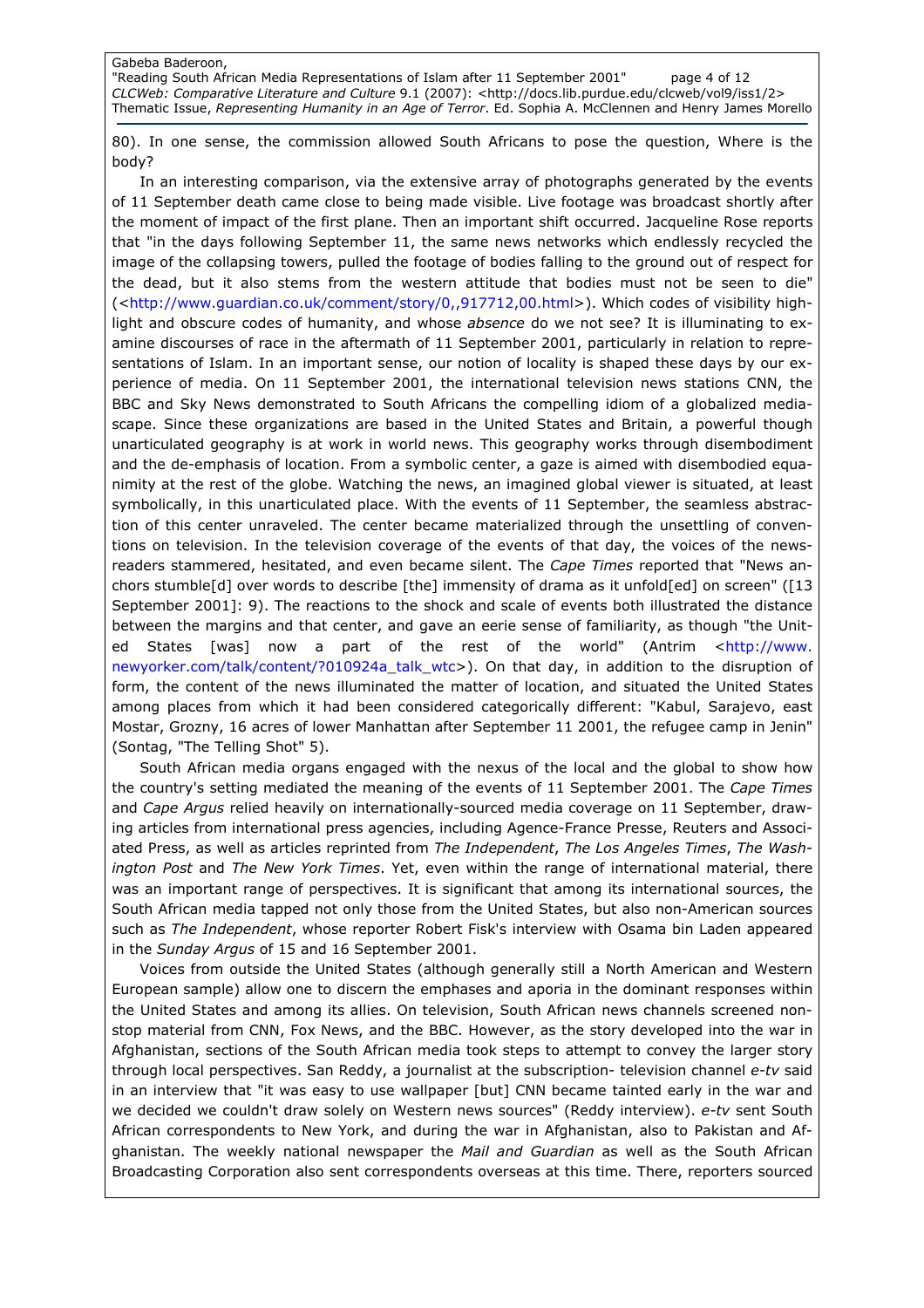"Reading South African Media Representations of Islam after 11 September 2001" page 5 of 12 CLCWeb: Comparative Literature and Culture 9.1 (2007): <http://docs.lib.purdue.edu/clcweb/vol9/iss1/2> Thematic Issue, Representing Humanity in an Age of Terror. Ed. Sophia A. McClennen and Henry James Morello

stories not only about the war, but also reflected on the economics of international journalism to show how stories arrive on the front page or lead the broadcast (see Brummer).

Therefore, direct importation of international sources was combined with attempts of varying substance and effectiveness to interpret the local meaning of the story. Such inflections ranged from accounts of South Africans who died in the planes or collapsed buildings ("Top SA-born executive on jet that hit Trade Centre," Cape Argus [13 September] 3), to the carefully modulated response of the South African government to the events ("Mbeki, world leaders condemn attacks," Cape Argus [12 September 2001] 5). It was also notable that the South African perspectives shown in the media included attempts to quote not only elite sources, such as the government and well-known analysts such as Clem Sunter, but also consulted local Muslim leaders and accessed the perspectives of ordinary Capetonians through phone-in polls, surveys and interviews. Letters to the newspapers and phone-in polls revealed a widely varying range of perspectives, with the majority conveying sympathy with the United States but insisting on neutrality in the "war on terrorism" (Otter and Ndlakavu 3). South Africans located in the United States at the time provided critical insights about the range of reactions within that country. For instance, columns by the South African journalist and academic, Sean Jacobs and Jessica Blatt, examining ambivalent responses to racial profiling among African Americans following 11 September added significantly to the complexity of the discussions in the South African media (Jacobs and Blatt)). Jacobs and Blatt show that in the aftermath of 11 September the practice of racial profiling attained a new acceptance even among minorities in the US. An African American man acknowledged his ambivalence: "It sickens me that I feel that way, but it's the real world" (qtd. in Jacobs and Blatt). Further, in the Capetonian dailies -- the *Cape Times* and the *Cape Argus* -- the scale and urgency of the story can be measured by the way they reported the events. On 12 September 2001 the entire front page of the Cape Times was covered by a photograph of the two burning World Trade Centre towers, with the headline "Moment the world changed" in five-inch black type across the top quarter of the page. No advertisements appeared on this page. The photograph on the cover of the Cape Argus of the same day, taking more than half of the page, shows the aftermath of the collapse of the buildings. The headline in upper-case letters above the photograph shows the evolution of the discourse about the events: "US ON WAR ALERT." As with the Cape Times, the front page of the Cape Argus carried no advertisements. On 12 September, the first day of reporting on the news, both the Cape Times and the Cape Argus carried articles conveying the urgency and extent of the crisis. A sense of the shock, poignancy, and grave danger of the events is conveyed in a series of detailed articles and photographs. In addition to the picture of the burning Twin Towers on the front page of the Cape Times on 12 September, on its inside pages the Cape Times reported that "Triple strikes leaves America reeling" (3). Page six carried details such as the number of deaths in the hijacked aircraft. The Cape Argus reported the widening implications and that the estimated "death toll will go into the 'thousands'" (3). The disruption to the financial system is reflected on page eight of the *Cape Times*: "World markets slump in panic in wake of attacks."

In tandem with these articles on the extent of the crisis there appeared immediate efforts at reassurance and cohesion. Widely reported in various media, George W. Bush asserted hours after the collapse of the twin towers at Barksdale Air Force Base that "Our military at home and around the world is on high alert status and we have taken the necessary security to continue the functioning of your government" (see, e.g., <http://www.whitehouse.gov/news/releases/2001/09/20010911-2.html>). The speech was "hastily arranged," and was the first of two occasions on which President Bush would address the media on that day. The US president asserted a tone of "defiance" when he declared "We are being tested as a nation, we will show the world we can pass the test" (Bush qtd. in Cornwell 14). Other recuperative steps involved the uncovering of the planning and execution of the hijackings, transforming them from inexplicable events into "attacks," "plans" and "conspiracies." A recuperative discourse was also manifested on the international front. On 13 September the Cape Argus reported "Europe shoulder to shoulder with US" (Karacs 2). Maps and diagrams of the World Trade Centre complex started to appear in newspaper reports, their clarity an attempt to banish the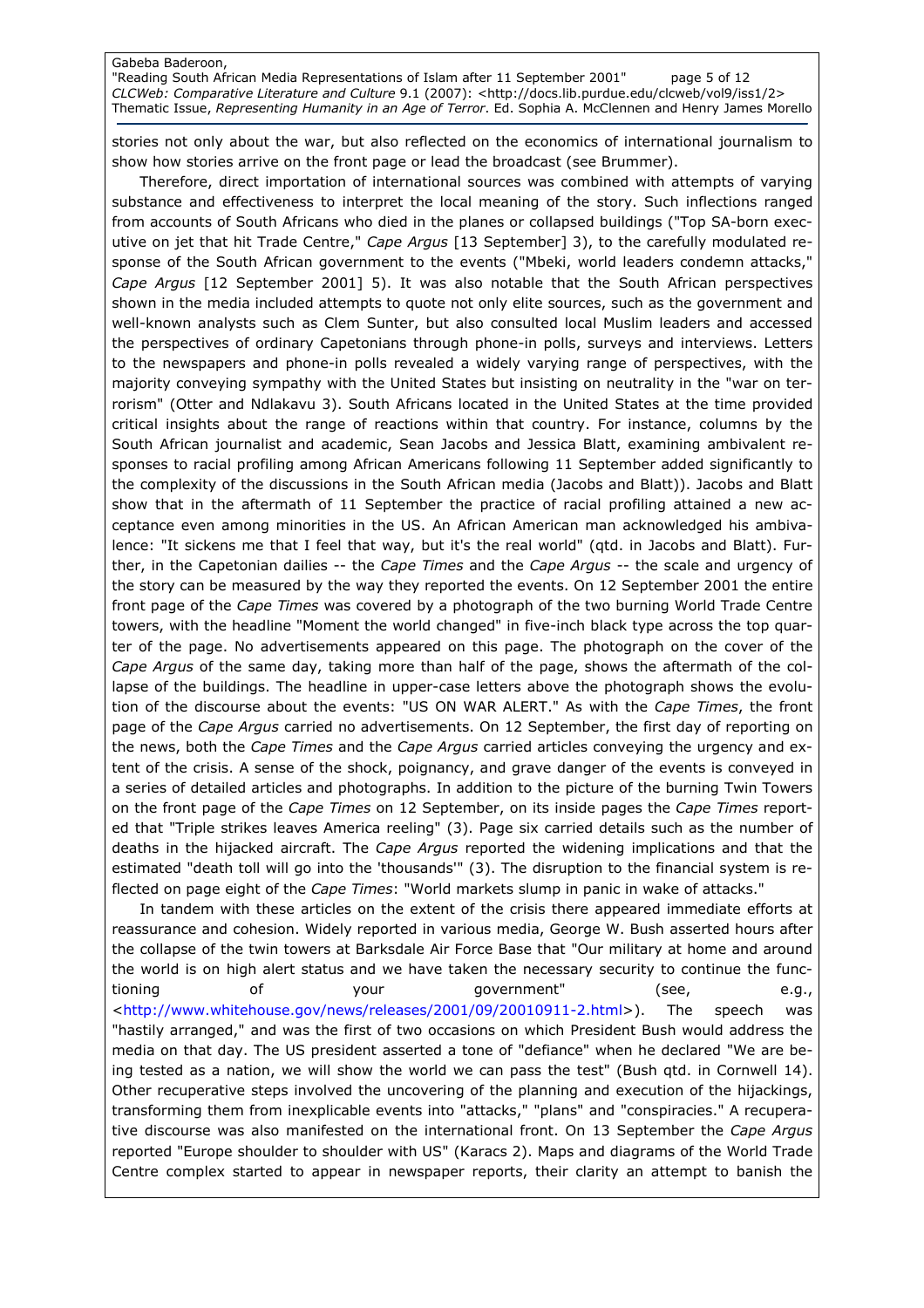"Reading South African Media Representations of Islam after 11 September 2001" page 6 of 12 CLCWeb: Comparative Literature and Culture 9.1 (2007): <http://docs.lib.purdue.edu/clcweb/vol9/iss1/2> Thematic Issue, Representing Humanity in an Age of Terror. Ed. Sophia A. McClennen and Henry James Morello

opacity and confusion symbolized by the smoke and collapsed buildings in New York City and Washington D. C. In numerous declarations, Osama Bin Laden was identified as the "prime suspect" and "US Enemy No. 1." However, despite the attempts described above, the extraordinary fragility of the moment was inescapably present. Further attempts at recuperation appeared in rapid succession, drawing on the languages of investigation, war and retribution, in some cases in tension with one another. In the press conference he held in Louisiana only a few hours after the attacks President Bush started to articulate the distinctive discourse that would ultimately frame the United States' response. He proclaimed that "Freedom itself was attacked this morning by a faithless coward. Freedom will be defended" (Cape Times [12 September 2001]). After arriving back at the White House the president addressed a nationwide audience in the United States, as well as a global one. Importantly, during this speech, Bush defined the events of that day as "acts of war." Talk of war rapidly gained momentum and substance and soon sedimented into the definitive response from the Bush administration. The discourse of war activated discussions to invoke the collective defense clause, Article Five of the Washington Treaty with the North Atlantic Treaty Organization (NATO). Drawing from this speech, already on 12 September the Cape Argus carried the note of war in its headline: "US ON WAR ALERT." The choice of the language of war to couch an assertion of resilience and strength, specifically an open-ended "war on terrorism" conducted by military means through a coalition with other nations, was met with ambivalence and even rejection by other countries. The attention attracted by the language of war is indicated by the use of quotation marks around the word in the Saturday Argus headline "Washington's newly declared "war" on terrorism."

 The US President continued his speech on 20 September with a further metaphor: "This will be a monumental struggle of good versus evil. But good will prevail" (Cape Times [12 September 2001]). The additional layer of Manichean imagery, of good and evil, with us or against us, deepened ambivalence in other countries, evident in the caption to the map of the Middle East that appears on page three of the Saturday Argus of 15-16 September 2001: "New Rules: the United States seems intent on forcing the world to choose sides in its anti-terror campaign" (3). The hesitance felt by allies of the United States was conveyed in a statement by Vladimir Putin that "Russia opposed any indiscriminate retaliation for the US terror attacks and called instead for careful action based on proof." In a letter in the online publication, ANC Today, President Thabo Mbeki negotiated the complex discursive terrain by terming the events of 11 September "acts of terrorism" which he characterized as "deeply offensive to African culture and tradition," yet concluded by calling the acts "crimes" of "willful mass murder," using language that suggested the discourse of the prosecution, evidence, and the courts. Echoing this sense, President Mbeki's cabinet stated that "South Africa will co-operate with all efforts to apprehend the culprits and bring them to book. Justice must be done and it must be seen to be done. South Africa therefore recognises the right of the US government to track down the culprits and bring them to justice. Thorough investigations and incontrovertible evidence should inform any action taken" (South African Cabinet Statement of 19 September 2001 <http://70.84.171.10/~etools/newsbrief/2003/news0923.txt>).

 In contrast to the increasingly unified view from the United States government, public response within that country was sufficiently varied to result in a broadening of discussions in the media there. Noam Chomsky's short book 9-11 became a bestseller, attracting people who wished to probe the context for the events. Chomsky reported that as "a reflection of public concerns" the commercial media broadened the range of panelists and discussants to include radical commentators, which "never happened before" (97). There were also different emphases within the Bush administration, notable for instance in a report on 12 September 2001, Secretary of State Colin Powell suggested a measured pace to his government's reaction, saying that the United States would take "a comprehensive response," including steps taken "diplomatically." Secretary Powell indicated the United States was "far from selecting any particular targets for retaliation. We have to build a case first." On the other hand, the sub-heading "America pledges vengeance" to an article in the Cape Times of 12 September, seemed to encapsulate the tone of President Bush's warning that "we will make no distinction between the terrorists who committed these acts and those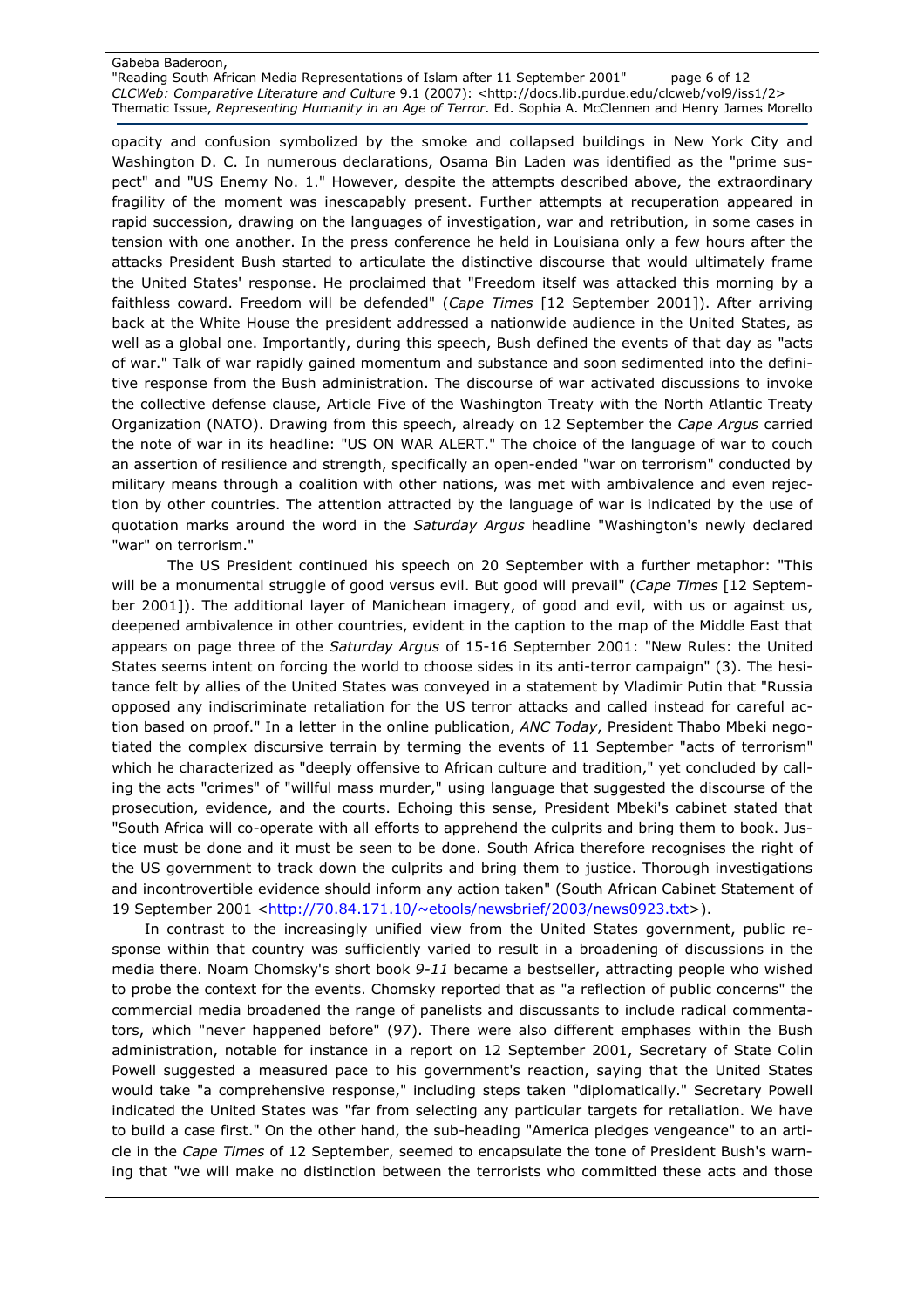"Reading South African Media Representations of Islam after 11 September 2001" page 7 of 12 CLCWeb: Comparative Literature and Culture 9.1 (2007): <http://docs.lib.purdue.edu/clcweb/vol9/iss1/2> Thematic Issue, Representing Humanity in an Age of Terror. Ed. Sophia A. McClennen and Henry James Morello

who harbour them" (2). The impression of the gathering momentum of military force is conveyed in the report that "the United States forges ahead in building a global anti-terrorism coalition."

Beside differences of tone within its government, a further kind of deliberation within the United States was reported on in the Cape Argus. The range included reflective and even critical voices among the US-American public and intelligentsia: "Now for the first time the US has really felt or experienced what so many other counties have experienced so many times, during war. And it's producing a kind of identity crisis, almost. People are wondering: 'Who are we? Who are these people doing this to us? Who hates us, and what are we doing that warrants this?'" (Alex Boraine qtd. in Morris 18). Such increasingly self-reflective questions connecting the actions of 11 September to the role of the United States in the world were appropriated and redirected by the administration of George W. Bush into a characterization as an attack on "the free world": "Americans are asking 'Why do they hate us?' They hate what they see right here in this chamber: a democratically elected government. Their leaders are self-appointed. They hate our freedoms: our freedom of religion, our freedom of speech, our freedom to vote and assemble and disagree with each other" (Bush <http://www.cnn.com/2001/US/09/20/gen.bush.transcript/>). This redirection of the expansive questioning generated by the hijackings into a set of bald polarities became the grounds for an eventually unassailable call for war and a narrowing space for alternative views in the United States. Amid the tight choreography of official efforts at reassurance, contrary voices were interpreted as unsettling the task of reconfiguring the meaning of the events.

One of the most obvious visual patterns established on 11 September in media coverage was the repeated showing of the inexorable approach and crash of the second plane, Flight 175, into the South Tower of the World Trade Centre buildings. On television, the moment of impact would be screened over and over again during the hours and days immediately following the event. Partly this selection is due to the fact that only one filmed image exists of the moment of impact of the first plane, Flight 11, hitting the North Tower, seen in the documentary 9/11, while the full range of US and international media were covering the crash in the North Tower when the second plane crashed into the South Tower and therefore had live footage of the latter event. As a result, this image became exemplary of that day. In the newspapers a number of photographs on the day show the North Tower already in flames and the second plane about to hit the South Tower (for example, page three of the *Cape Times* on 12 September). Only when the second plane crashed into the other building, did recognition dawn that this was a deliberate act, not an accident.

What is the meaning of the repeated screening of this image? One may read into the image an account of the self taken by surprise, of an action so unimaginable that what is viewed again and again is precisely the impossibility of the event, the scale of the surprise, the audacity, the unpredictability combined with the shattering evidence of its calculation, its constructedness. The scale of the violation is seen as an indication of the monstrosity of the other. The sight of the crash of the planes was *meant* to be seen, it was constructed to be a "visual spectacle," to be viewed over and over again (Franzen <http://www.newyorker.com/talk/content/?010924a\_talk\_wtc>). What may one read into its meanings, and the meaning of revisiting it? Viewers in the West had become used, Sontag says, to images of suffering *elsewhere*, and photographs of war have confirmed the distance between the Western viewer and the location of suffering. One of the unsettling effects of the events of 11 September was the collapsing of the difference that had always distinguished the United States from places where buildings shatter and bodies die visibly, subject to unpredictable, indiscriminate violence. Therefore, one important set of meanings can thus be understood as the breakdown of this distancing effect. In the aftermath of 11 September, "the scorched wreckage at the Pentagon is reminiscent of Kabul" (Franzen <http://www.newyorker.com/talk/content/?010924a\_talk\_wtc>).

In the aftermath of 11 September, the distinctiveness of the United States was overtly reclaimed and policed both in official utterances and in the media. The uniqueness of the transgression and its suffering were emphasized, and similarity disavowed. During coverage of the war in Afghanistan, CNN chair Walter Isaacson issued a directive that all reports on the deaths of civilians in Afghanistan resulting from US bombing were to be concluded with a reminder about the deaths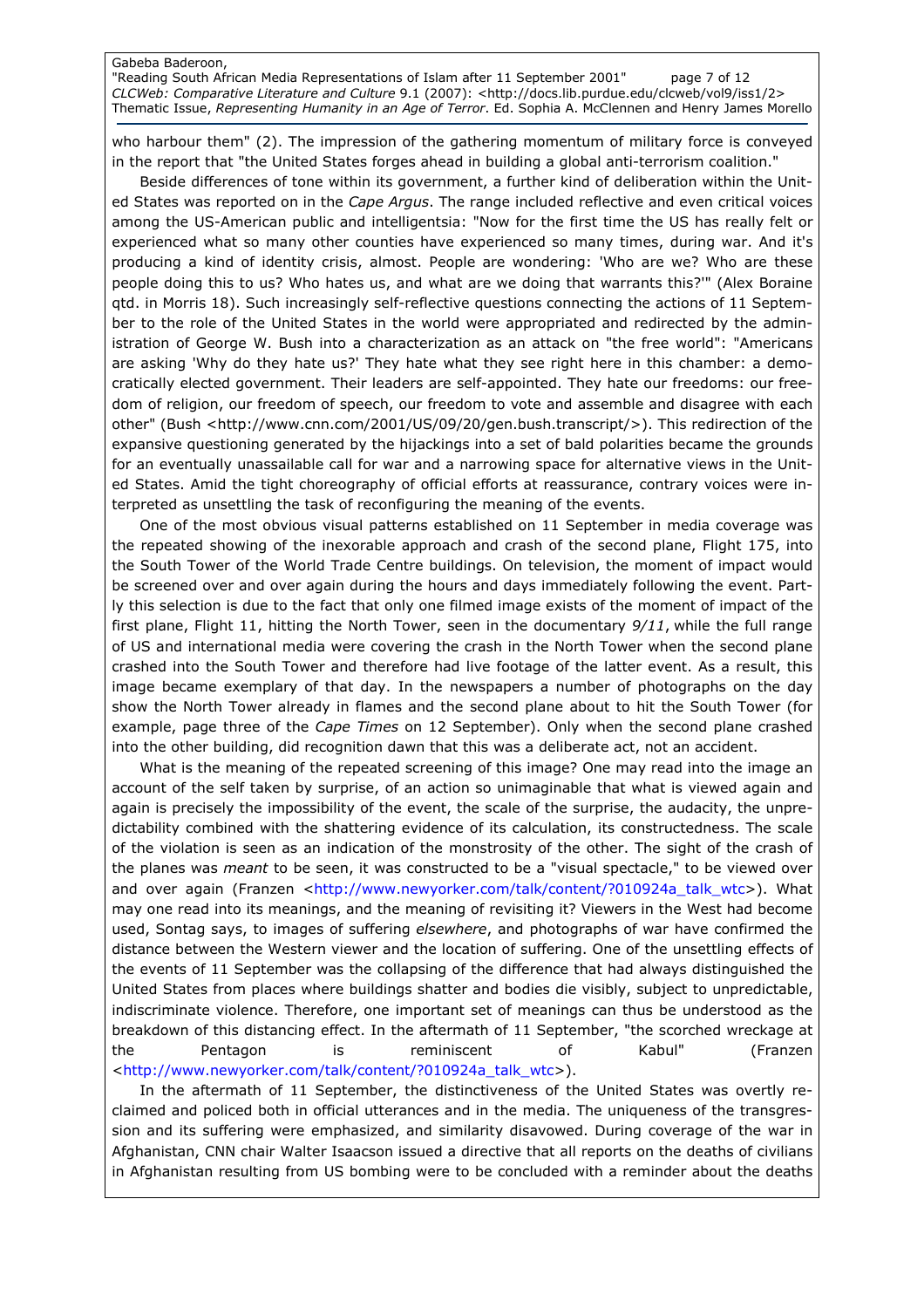"Reading South African Media Representations of Islam after 11 September 2001" page 8 of 12 CLCWeb: Comparative Literature and Culture 9.1 (2007): <http://docs.lib.purdue.edu/clcweb/vol9/iss1/2> Thematic Issue, Representing Humanity in an Age of Terror. Ed. Sophia A. McClennen and Henry James Morello

of Americans on 11 September, "in the context of a terrorist attack that caused enormous suffering in the United States" (Kurtz <http://www.commondreams.org/headlines01/1031-02.htm>). The subversive possibility that civilian deaths in both countries were tragedies of equal dimension was curtailed, and the pre-eminence of American deaths was reclaimed.

In addition to the moment of impact, the newspapers revisited again and again images of destroyed buildings, most frequently of the twin towers (though these were not the only structures destroyed in the seven-building World Trade Centre complex). The photographs of the remains of the twin towers are in stark contrast to the conventional image of skyscrapers and the crisp, closely packed grid of Manhattan Island, its city skyline characterized by right angles and straight lines of buildings in close proximity.

Regarding photographs of the atrocities carried out by General Franco during the Spanish Civil War, Sontag observes: "A bomb has torn open the side of a house. To be sure, a cityscape is not made of flesh. Still, sheared-off buildings are almost as eloquent as body parts" (Sontag, "The Telling Shot" 4). This is confirmed in images of the aftermath of 11 September, where the remnants of the two towers articulate a striking sense of fragility. They seem torn open and reduced to the vulnerability of bones or skeletons. Yet, contemplating a delicate filigree of steel structures all that remains of the South Tower - even this metaphor of flesh and bone seems too heavy for these fragments. In their lightness, the remains seem not so much organic as resembling a fragile latticework barely more tangible than the surrounding emptiness. The sights are disjunctive, yet some of them are eerily beautiful. As Sontag noted, to verbalize that association was taboo. "To acknowledge the beauty of photographs of the World Trade Center ruins in the months following the attack seemed frivolous, sacrilegious." (Regarding 76).

Textures not usually associated with buildings were highlighted in unexpected combinations. The usually crisply modern Manhattan skyline with its angled collection of skyscrapers crowded together on the southern portion of the island has, in a photograph on page eighteen of the Cape Argus on 13 September, the unexpected characteristics of dust, opacity, and softness. Many photographs focus on this compelling interplay of concrete and smoke, whether in long shots taken from helicopters or more intimately from the ground or other buildings. These photographs convey the sense of the building as vulnerable, almost body-like, and the striking connotation that that body has been broken open and entered. The remains of the buildings convey a sense of the personal violation of the body of the state.

In contrast to the textured vulnerability of buildings in the newspaper images, the news photographs of faces and bodies of mourners in the United States during this time attained an almost structural scale and symbolism. Such faces appeared in extreme close-up, creating a monumental effect. An example appears on page three of the Sunday Argus of 13 September 2001, which has a large photograph of a woman's face, itself magnified into intimate detail. The face is presented sculpturally - with the texture of shadows and the tear on her cheek highlighting the shape of the nose and the eye. Although the close-up focuses attention on this one person, the effect is not to see her as an individual but instead as representative. Because of close cropping, one cannot see her hair, clothing, or other distinguishing characteristics. Even her weeping, identified in the caption as being caused by her inability to find a missing relative, is presented visually in a generalized way, reaching beyond individual loss to stand for the whole tragedy. On the front page of the Saturday Argus of 15/16 September, a large photograph shows a white hand holding a black hand; between them they clasp a small United States flag. Through such treatment, using extreme close-ups and symbolic gestures, parts of the body attain to the monumental. In this way, bodies and buildings seem to have been inverted, exchanging qualities and meanings. The abstract treatment given to the face of the woman above is in sharp contrast to the way in which the people who died on that day are shown. A conscious attempt was made to individualize them through the use of photographs and short biographies. On the front page of the Cape Argus on 15 September a collection of such photographs, from personal or family albums showing them in casual or smiling expressions, appeared. On the same page, a photograph of one of the suspected hijackers, Mohammed Atta, appears. Though it is also an individual photograph of his face, this one is differ-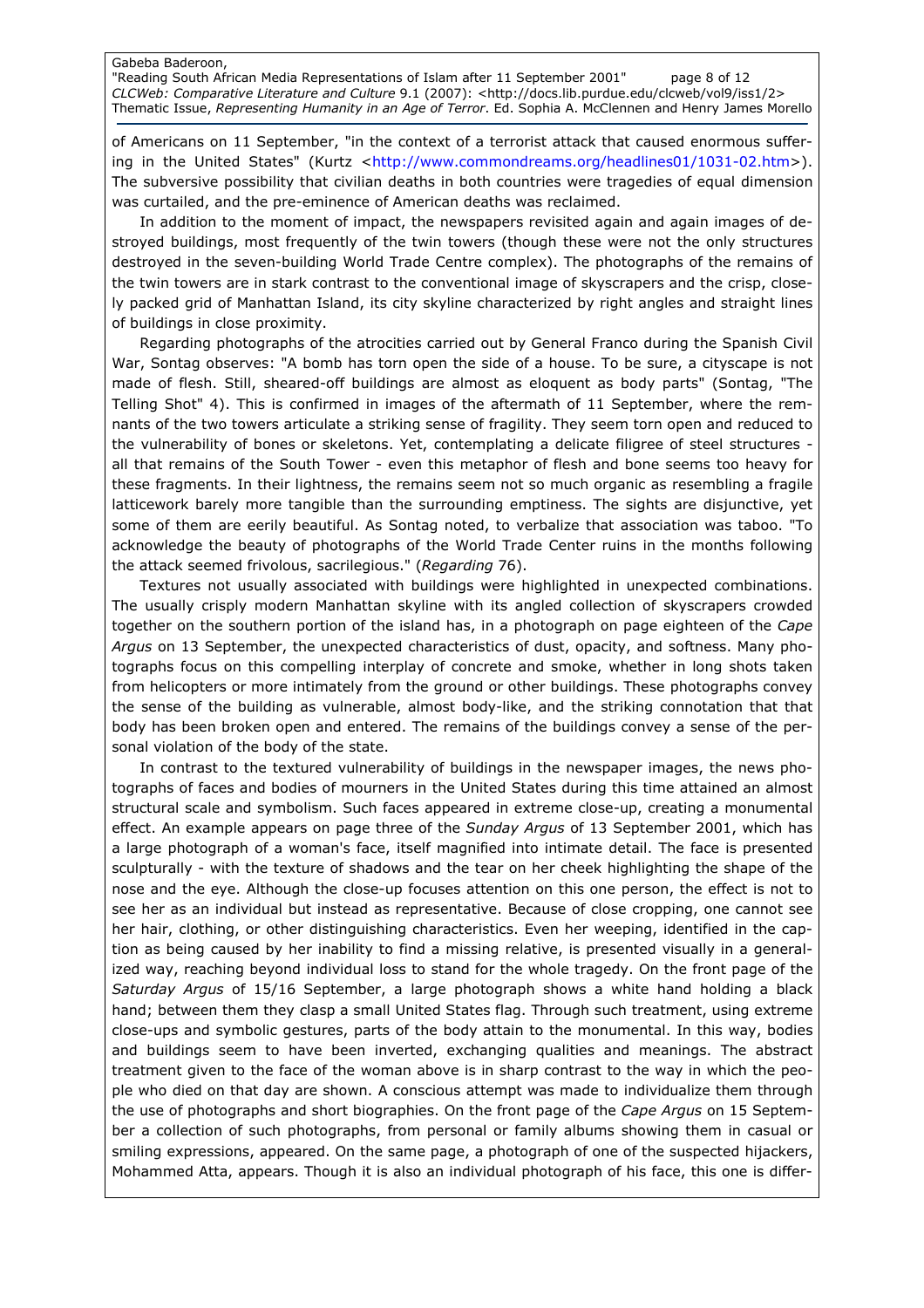"Reading South African Media Representations of Islam after 11 September 2001" page 9 of 12 CLCWeb: Comparative Literature and Culture 9.1 (2007): <http://docs.lib.purdue.edu/clcweb/vol9/iss1/2> Thematic Issue, Representing Humanity in an Age of Terror. Ed. Sophia A. McClennen and Henry James Morello

ent to the collection above. It is a photograph from an identity document, showing a serious, unsmiling face, decidedly not casual. It is a face inscribed within a legal framework, a "suspected" face. Below, I contrast this "suspected" face with the face of the "prime suspect," Osama bin Laden. In addition to these images of the victims and perpetrators of the attacks, the Cape Argus presented photographs of South Africans accompanying the report of their views in an article titled "Capetonians favour neutrality in American's war against terrorism" (Otter and Ndlakavu 3). The individuality of the faces portrayed confirmed the insistence on a sympathetic yet distinctive national response in the article.

The portrayal of the bodies of those who died in the buildings and planes was an especially strong taboo after 11 September: while there are evocative photographs of people who are jumping from the buildings, including those who are holding hands and jumping together, their bodies once deceased are not shown, and there are no pictures of the impact of those bodies and none of the bodies on the ground. Sontag points out that while the Western media is oriented towards attention to violence in an often sensationalist manner, there is extreme discretion in dealing with violence enacted on First World people (Sontag 72). In contrast , violence acted on people in the Third World is often revealed in great detail: "The more remote or exotic the place, the more likely we are to have full frontal views of the dead and dying" (Sontag 72). The handling of this category of bodies raises the political meaning of discretion and tact. There was a deliberate abstention from showing dead bodies at the towers. The reasons for the taboo may therefore be traced to the history of images of suffering and the distinctive treatment of dead and violated bodies from the West. Even in the treatment of these bodies there are illuminating differences. The bodies jumping from the burning Twin Towers, signaled only the scale of the horror and loss. These are bodies that are not held in a grid of biography and fellowship, but bodies profoundly vulnerable and out of place. Images of vulnerable and injured bodies appear in the Cape Argus on 12 September on page three, which carried photographs of women with bloodied faces being carried from the building and on 16 September the Sunday Argus showed people who had emerged from the buildings covered in industrial dust. These do not approximate the images of "grievously injured bodies … from Asia or Africa" but they approach the "interdiction" on showing graphic suffering of Western bodies (Sontag, Regarding 72). The unspoken bounds on representing such suffering would have been fundamentally transgressed by the sight of the dead at the World Trade Centre. The proscription on the sight of bodies jumping from the buildings and on the streets below by the bounds of respect, propriety and "good taste" may therefore be seen to secure the uniqueness and exemption of the United States (ibid.). Sontag points out that the absences of images of the American dead "obscur[es] a host of concerns and anxieties about public order and public morale that cannot be named" (68-69). What cannot be named is the way in which death in these images resembles death elsewhere, and the human meanings of both.

Among the most compelling photographs that appear as part of the story of 11 September are those of the face of Osama Bin Laden. A photograph of bin Laden appeared immediately after the events of 11 September in the Cape Argus on 12 September 2001 with the caption, "No. 1 suspect: Osama Bin Laden" (5). Bin Laden's face can be read as part of a long history of representations of men of the East who are seen as a threat. However, within this history, the face of Osama bin Laden is different. Bin Laden is described as "tall, gaunt, charismatic, elusive" (Updike <http://www.newyorker.com/archive/2001/09/24/010924ta\_talk\_wtc>), also as "quiet" and unimpressive by Prince Bandar, the Saudi Ambassador to the United States in an interview on CNN, cited in the film Fahrenheit 9/11. Not many photographs of Bin Laden exist and in the coverage a small number of photographs and limited camera footage of Bin Laden circulated among numerous world media organs, for instance, the photograph that appears in the Cape Times on 14 September on page seven is the same as that on the cover of Time magazine on 1 October 2001 (credited to Associated Press). Similarly, the photograph in the Cape Argus of 12 September appears also in the Saturday Argus on 15-16 September. The photograph in the Cape Times on 14 September is a shot from the waist up, and shows details of the white turban and the white clothing of Bin Laden. His beard is full and comes down to below his neck. His gaze is directed away from the camera,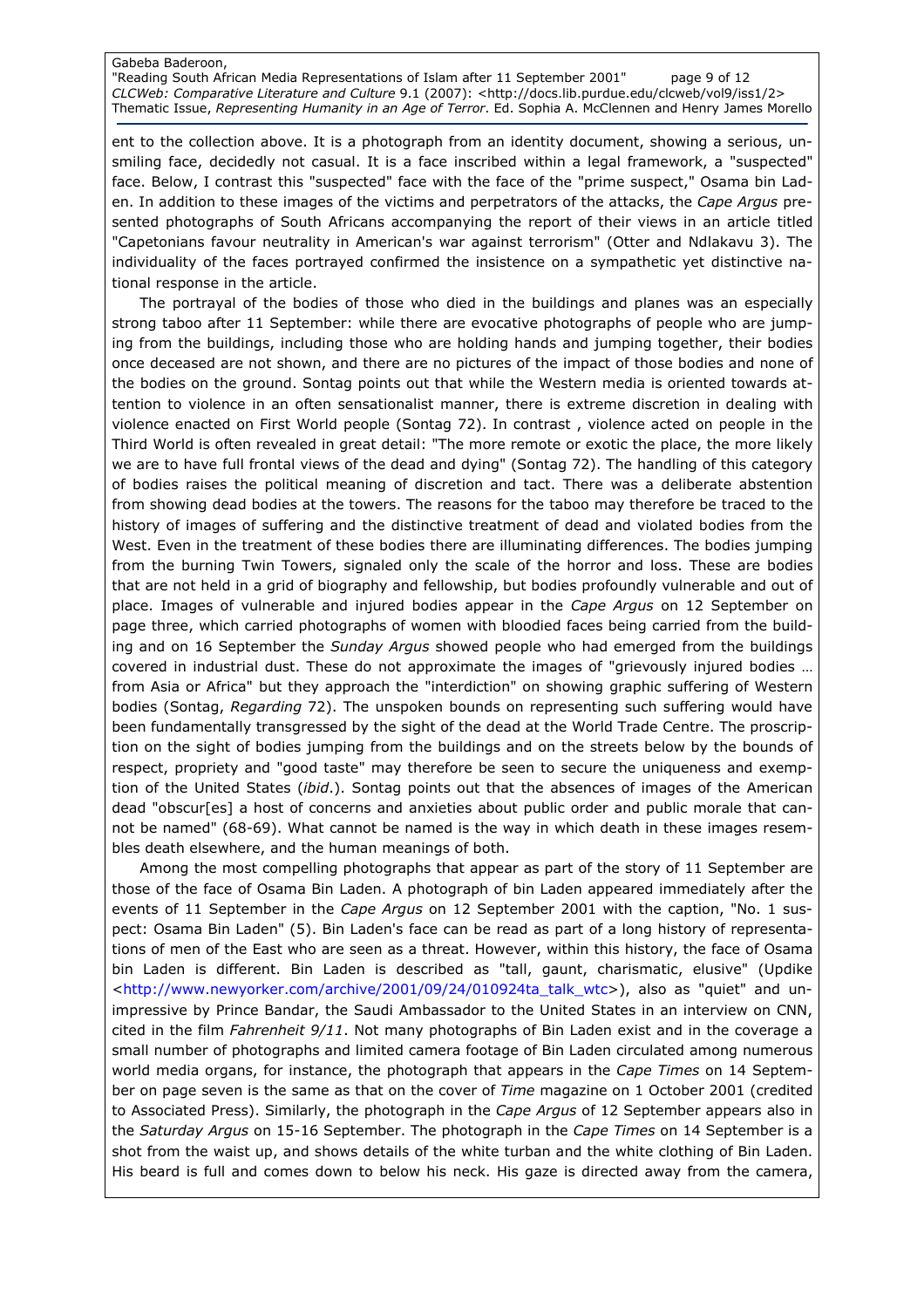"Reading South African Media Representations of Islam after 11 September 2001" page 10 of 12 CLCWeb: Comparative Literature and Culture 9.1 (2007): <http://docs.lib.purdue.edu/clcweb/vol9/iss1/2> Thematic Issue, Representing Humanity in an Age of Terror. Ed. Sophia A. McClennen and Henry James Morello

looking to the left. The expression on his face conveys a sense of stillness. In the photograph on page five of the Cape Argus on 12 September, Bin Laden is shown with his gaze directed at the camera. Yet in none of the representations is a sense of accessibility conveyed. This face, which has been expressly accused of the planning and execution of the attacks of 11 September 2001, resists connection to meanings of horror and murder, and demonstrates the way photographs always exceed the meanings attached to them. The offence of its stillness is everywhere. The insistent, unsettling multiplicity of photographs of Bin Laden is indicated in articles that refer to his "mystique." In contrast to the explicable face of Saddam Hussein for instance, or the Ayatollah Khomeini, the expression on the face of Bin Laden is neither stern nor threatening. It seems to convey calmness. Most significantly, the face does not signal reciprocity. It always conveys a sense of containedness. In filmed footage Bin Laden's gestures appear slow and careful. There is nothing hurried nor accessible about this face. Moreover, the face of Osama bin Laden has an unsettling refusal to be singular. It is almost average. Precisely its refusal to be exceptional complicates the ideological task of attaching meaning to his face. It is a face that appears quiet and unthreatening, yet, because it refuses to have one meaning, it is also unsettling. The varied meanings of the face of Osama bin Laden have come to stand for the bewilderment and impossibility of Islam itself. Bin Laden is a terrifying face of Islam, because his face refuses reciprocity.

What can be said, and thought, about Islam? The word "crusade," used by President Bush on 20 September 2001 to describe the "war on terrorism," derives from the medieval era when Islam was Christianity's defining enemy. It has been possible to ignore history and context in discussing Islam. In one sense, on 11 September 2001, religion entered the public space in a fundamentally constricted way. The scale of the challenge that Islam is assumed to pose -- a view of Islam as irrevocably different, irrational, and posing an unprecedented challenge -- is

itself a religious idea, and has motivated a particular set of rhetorical, legal, and military responses by the United States and its allies after 11 September 2001. It is argued that it is not possible to engage with Islam through existing norms or through the discourse of the law. This argument has been used to motivate the creation of a space by the United States where such a hindering apparatus does not apply, a space that is outside of the territory of the United States, not merely physically but also rhetorically and legally. In addition, even within the territory of United States, designated acts have been rhetorically and legally lifted outside its jurisdiction.

What implications does the creation of such a space have beyond the United States? Debates in the Mail & Guardian, South Africa's most prestigious weekly newspaper, have considered the insidious appeal of the model offered by the United States for other governments. The South African political scientist Peter Vale analyzed the way the United States, in the aftermath of 11 September 2001 positioned itself as speaking for the whole world, extrapolating its interests across a global reach (4). Similarly, Richard Calland warned of the increasingly divided views between elites and underclasses, showing that while exchanges and assumption of powers reminiscent of a "new age of empire" occurred at the level of the elites, sympathies were increasingly being shared among the world's underclasses (Mail & Guardian [15 February 2002]). In an article entitled "We need a new anti-terror law, but not this one," David Bruce articulated concerns that the definitions of terrorism in the revised Anti-Terrorism bill presented by the South African government were disturbingly broad. The impetus of events in the United States had attached themselves to local events to appear to justify a tilt toward state rather than judicial, parliamentary or individual powers (Mail and Guardian [25 April 2003]). This was a pattern that manifested itself in other parts of the world, and also within the United States.

Where does the boundary of the human lie after the events of 11 September 2001? Judith Butler analyzed US-American media coverage of the war in Afghanistan to ask whose deaths are visible and "grievable?" She concluded that there was a vastly unequal measure of the deaths of Afghan and US-American civilians. In Iraq, the United States does not record the number of civilians killed since the invasion of March 2003. "The figures that come to represent either the spoils of war or the targets of war are not quite human faces," Butler concludes (77). The formulation of Islam as perennial mystery allows Muslim bodies to recede into invisibility, represented only by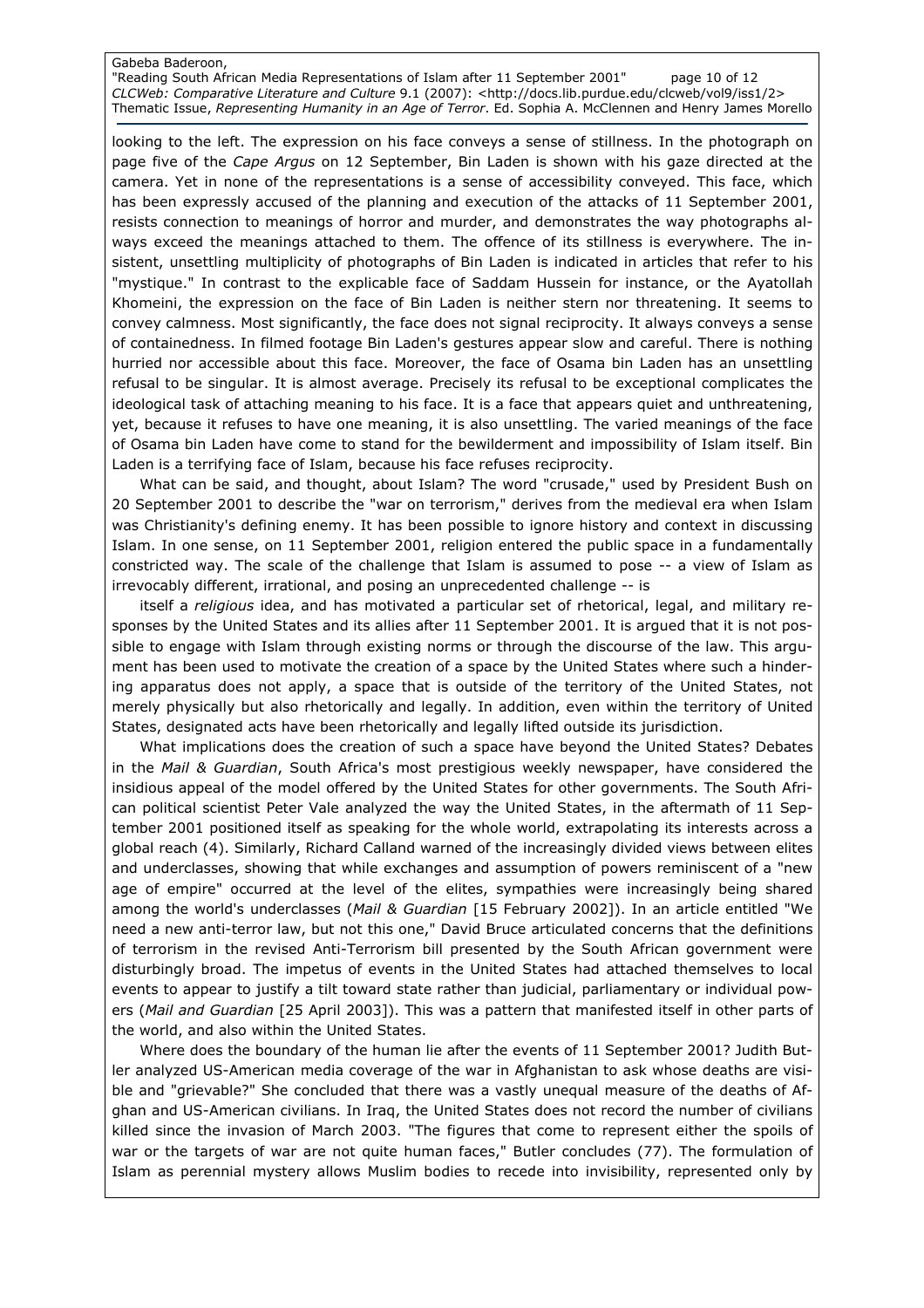"Reading South African Media Representations of Islam after 11 September 2001" page 11 of 12 CLCWeb: Comparative Literature and Culture 9.1 (2007): <http://docs.lib.purdue.edu/clcweb/vol9/iss1/2> Thematic Issue, Representing Humanity in an Age of Terror. Ed. Sophia A. McClennen and Henry James Morello

extremes. This formulation recalls the line of secrets from Freud's question "what does woman want" to Fanon's reformulation "what does the colonized want?" to the question posed after 11 September 2001: "What does Osama bin Laden want?" The answer, according to R.W. Johnson in the Sunday Argus, "absolutely nothing that the West has to offer" (Johnson 11). Reading 11 September 2001 from South Africa makes concrete perspectives from the margin, and shows how constructed and politically weighted the notion of a disembodied, neutral voice of international news organizations is. This voice, affected by 24-hour news broadcasts, became embodied and located on 11 September. South Africa, with its history of a minority Muslim presence since the founding of the colonies which would become the territory of the country, gives necessarily different media perspectives on the events of 11 September. This insistently different view shows how "the world changed" differently on 11 September 2001 and shifts the grounds of discussion of visibility and invisibility in the news. The parameters of the human in South Africa are freshly reconstituted after Apartheid and the creation of a category that stretches beyond the human into which Muslims fit is not evident in South African media representations of Islam. Instead, from a discourse that manifested its own anxieties about land and belonging, the South African discourse about 11 September has settled around law and transgression, rather than civilization and the boundaries of the human.

## Works Cited

Antrim Donald. "First Reactions." *The New Yorker* (24 September 2001): <http://www.newyorker.com/talk/content/??010924a\_talk\_wtc>.

Baderoon, Gabeba. "The Challenge of the Local." Ecquid Novi 26.1 (2001): 85-107.

Bangstad, Sindre. "Hydra's Heads: PAGAD and Responses to the PAGAD Phenomenon in a Cape Muslim Community" Journal of Southern African Studies 31.1 (2005): 187-208.

Bourdieu, Pierre. 1996. Photography: A Middle-Brow Art, Palo Alto: Stanford UP.

Bruce, David. "We Need a New Anti-Terror Law, but Not This One" Mail and Guardian (25 April 2003): n.p.

Brummer, Stefaans. "My Tourist War in Afghanistan." Mail & Guardian (19-25 September 2001): n.p.

Bush, George W. "Address to the Joint Sitting of the Houses of Congress." Transcript (20 September 2001):<http://www.cnn.com/2001/US/09/20/gen.bush.transcript/> .

Butler, Judith. Precarious Life: The Powers of Mourning and Violence. London and New York: Verso, 2004. Calland, Richard. "Is This the New Age of Empire?" Mail & Guardian (15 February 2002): n.p.

Chomsky, Noam. Power and Terror: Post-9/11 Talks and Interviews. New York: Seven Stories P, 2003.

Coetzee, J.M. White Writing: On the Culture of Letters in South Africa, New Haven and London: Yale UP, 1988. Franzen, Jonathan. "First Reactions." *The New Yorker* (24 September 2001): <http://www.newyorker.com/talk/content/?010924a\_talk\_wtc>.

Jacobs, Sean, and Jessica Blatt. "A More Positive Response to Make." Mail & Guardian (19 October 2001): n.p. Jeppie, Shamil. I.D. Du Plessis and the 'Re-invention' of the 'Malay', c. 1935 - 1952. Unpublished paper. Cape Town: Centre for African Studies, U of Cape Town, 1988.

Johnson, R.W. Cape Times (10 October 2001): 11.

Karacs, Imre. "Europe Shoulder to Shoulder with US." Cape Argus (13 September 2001): 2.

Keegan, Timothy. Colonial South Africa and the Origins of the Racial Order. Charlottesville: UP of Virginia, 1996.

Kurtz, Howard. "CNN Chief Orders 'Balance' in War News." Washington Post (31 October 2001): <http://www.commondreams.org/headlines01/1031-02.htm>.

Moore, Michael, dir. Farhenheit 9/11. Lionsgate Films, 2004.

Morris, Michael. "The Attack that Stopped America in Its Tracks." Cape Argus (13 September 2001): 18.

Otter, Sean, and M. Ndlakavu. "Capetonians Favour Neutrality in America's War Against Terrorism." Cape Argus (20 September 2001): 3.

Reddy, San, and Gamiet, Ghalib. "Journalists, e-tv: Interview on Images of Islam with Author." Cape Town (24 July 2003): n.p.

Rose, Jacqueline. "We Are All Afraid, but of What, Exactly?" The Guardian Online (20 March 2003): <http://www.guardian.co.uk/comment/story/0,,917712,00.html>.

Sanders, Mark. "Ambiguities of Mourning: Law, Custom, and Testimony of Women before South Africa's Truth and Reconciliation Commission." Loss: The Politics of Mourning. Ed. David Eng and David Kazanjian. Berkeley: U of California P, 2002.

Shell, Robert C.H. Children of Bondage: A Social History of the Slave Society at the Cape of Good Hope, 1652- 1838. Hanover: Wesleyan UP, 1994.

Sontag, Susan. Regarding the Pain of Others. New York: Farrar, Straus and Giroux, 2003.

Sontag, Susan. "The Telling Shot." The Guardian Review (1 February 2003): 4-6.

Updike, John. "First Reactions." *New Yorker* (24 September 2001): <http://www.newyorker.com/archive/2001/09/24/010924ta\_talk\_wtc>.

Vale, Peter. "The US Response to September 11 Tragedy is Cause for Alarm." Mail & Guardian (25 January 2002): 4.